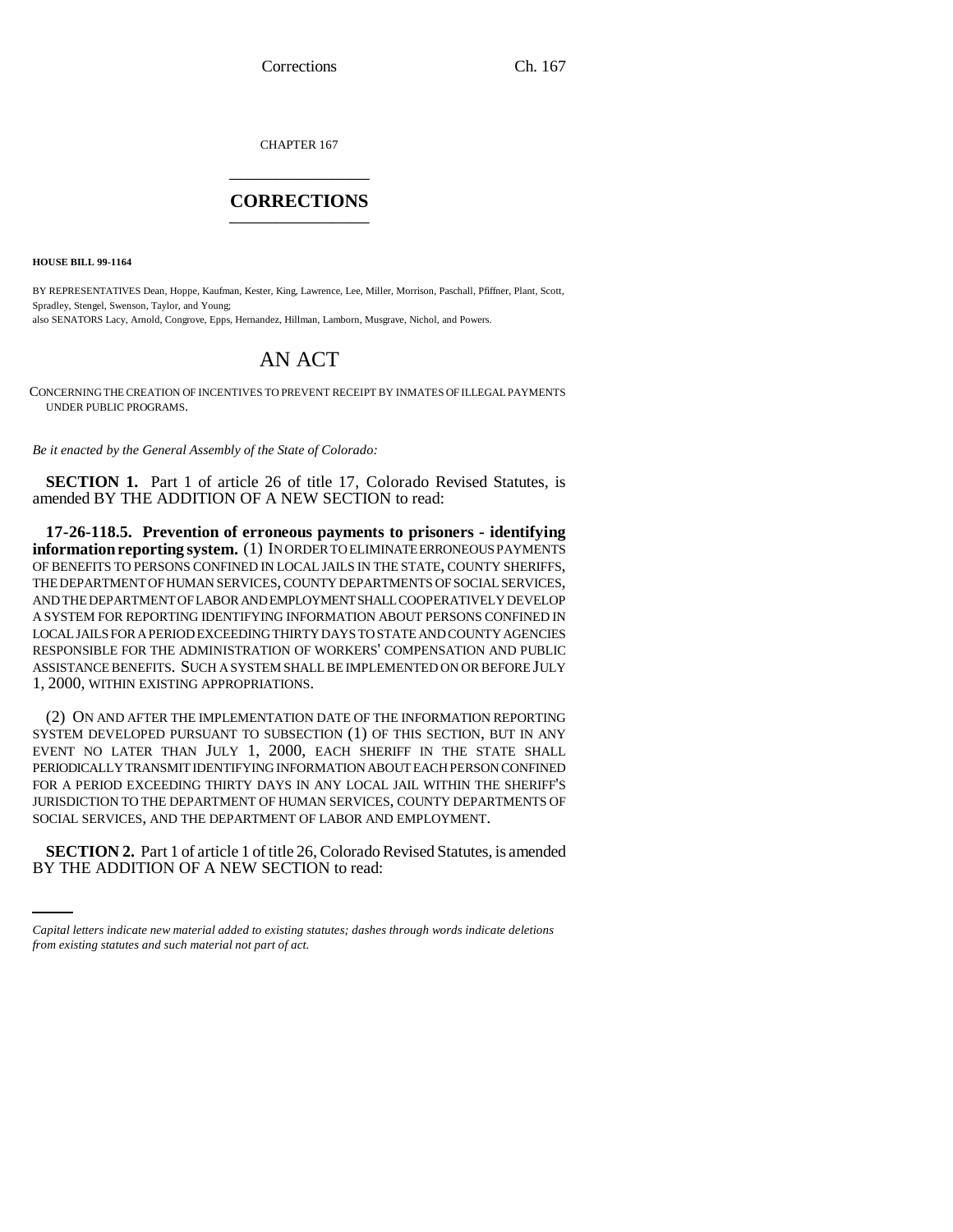**26-1-127.5. Prevention of erroneous payments to prisoners - incentives.** (1) IN THE EVENT THE IDENTIFYING INFORMATION TRANSMITTED TO THE STATE DEPARTMENT AND THE COUNTY DEPARTMENTS PURSUANT TO SECTION 17-26-118.5 (2), C.R.S., RESULTS IN THE TERMINATION OF BENEFITS FROM ANY PROGRAM ADMINISTERED BY THE STATE DEPARTMENT OR COUNTY DEPARTMENTS, THE STATE DEPARTMENT OR COUNTY DEPARTMENT SHALL PAY AS A REWARD TO THE SHERIFF TEN PERCENT OF EACH OF THE FOLLOWING:

(a) ANY PORTION OF ONE MONTH'S BENEFIT THAT WOULD HAVE BEEN PAYABLE TO THE INCARCERATED RECIPIENT THAT CONSISTS OF STATE OR COUNTY MONEYS;

(b) ANY PORTION OF ONE MONTH'S BENEFIT THAT WOULD HAVE BEEN PAYABLE TO THE INCARCERATED RECIPIENT THAT CONSISTS OF FEDERAL MONEYS GRANTED TO THE STATE OR COUNTIES, UNLESS FEDERAL LAW PROHIBITS THE USE OF SUCH GRANT MONEYS FOR THE PURPOSE SPECIFIED IN THIS SUBSECTION (1);

(c) ANY PORTION OF ONE MONTH'S BENEFIT THAT WOULD HAVE BEEN PAYABLE TO THE INCARCERATED RECIPIENT THAT CONSISTS OF FEDERAL MONEYS MADE AVAILABLE BY WAIVER FOR THE PURPOSE SPECIFIED IN THIS SUBSECTION (1).

(2) THE EXECUTIVE DIRECTOR MAY APPLY FOR ANY FEDERAL WAIVERS NECESSARY TO MAXIMIZE THE AMOUNT OF THE INCENTIVE PAYMENTS TO SHERIFFS.

(3) (a) EXCEPT AS OTHERWISE PROVIDED IN PARAGRAPH (b) OF THIS SUBSECTION (3), THE STATE DEPARTMENT OR COUNTY DEPARTMENTS SHALL NOT PAY A REWARD TO A SHERIFF FOR PROVIDING IDENTIFYING INFORMATION PURSUANT TO SUBSECTION (1) OF THIS SECTION IN CONNECTION WITH A PARTICIPANT IN THE COLORADO WORKS PROGRAM, CREATED PURSUANT TO PART 7 OF ARTICLE 2 OF THIS TITLE, UNLESS THE FEDERAL GOVERNMENT PERMITS ANY AMOUNT PAID AS A REWARD TO QUALIFY AS AN EXPENDITURE FOR THE PURPOSES OF MEETING THE STATE MAINTENANCE OF HISTORIC EFFORT REQUIRED PURSUANT TO SECTION 26-2-713.

(b) THE STATE DEPARTMENT OR COUNTY DEPARTMENTS SHALL NOT PAY A REWARD AS AUTHORIZED UNDER THIS SECTION IF THE STATE OR COUNTY COSTS OF IMPLEMENTING THE PROVISIONS OF THIS SECTION EXCEED THE OVERALL SAVING OF STATE OR COUNTY MONEYS THAT THE STATE DEPARTMENT OR COUNTY DEPARTMENTS ESTIMATE SHALL BE REALIZED BY IMPLEMENTING THIS SECTION.

**SECTION 3.** 8-42-113, Colorado Revised Statutes, is amended BY THE ADDITION OF A NEW SUBSECTION to read:

**8-42-113. Limitations on payments to prisoners - incentives to sheriffs and department of corrections.**  $(\overline{1}.\overline{5})$  (a) IN THE EVENT THE IDENTIFYING INFORMATION TRANSMITTED TO THE DEPARTMENT OF LABOR AND EMPLOYMENT PURSUANT TO SECTION 17-26-118.5 (2), C.R.S., RESULTS IN THE TERMINATION OF WORKERS' COMPENSATION BENEFITS PURSUANT TO SUBSECTION (1) OF THIS SECTION, THE EMPLOYER OR THE INSURANCE CARRIER, IF ANY, SHALL PAY TO THE SHERIFF A REWARD EQUAL TO TEN PERCENT OF ONE WEEK'S BENEFIT TO WHICH THE INELIGIBLE INDIVIDUAL WOULD OTHERWISE BE ELIGIBLE TO RECEIVE.